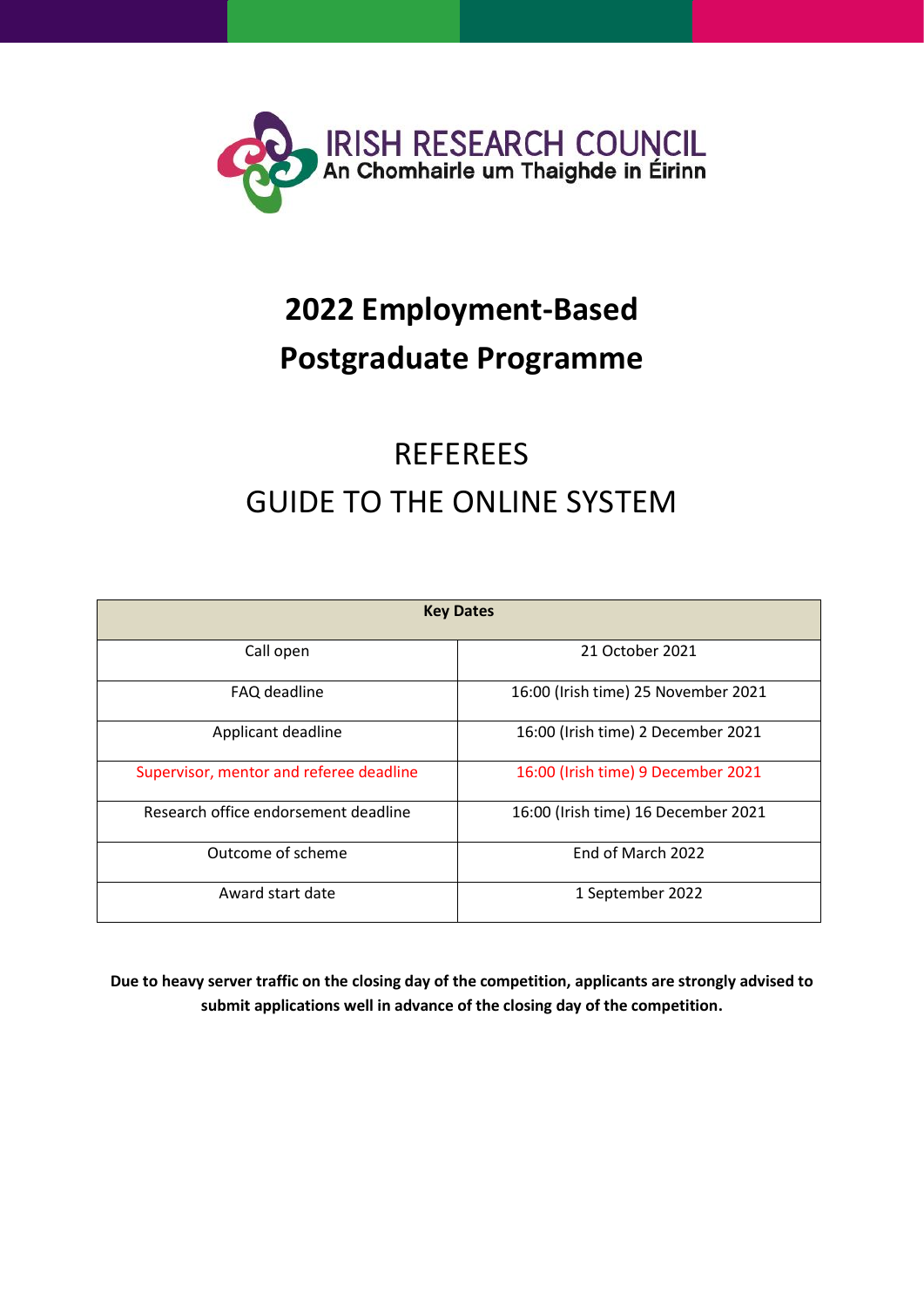### **About the Guide for Referees**

- This guide provides practical information to referees for submitting a reference form for an applicant to the Irish Research Council Employment-Based Postgraduate Programme.
- The Irish Research Council Employment-Based Postgraduate Programme is governed by the 2022 Call Document, Terms and Conditions and award acceptance form. The content of this guide is for general information purposes only. In the event of a discrepancy arising between this guide, the 2022 Call Document and the Terms and Conditions or award acceptance form, the latter documents will prevail.

#### **Using the online application system**

- The grants management system is only compatible with the two most recent versions of Firefox, Chrome, Internet Explorer and Safari.
- If you have a technical issue regarding use of the online system, please read these guidelines and the FAQ document available on our website. If your issue is not addressed through either of these mechanisms, only then should you emai[l schemes@research.ie](mailto:schemes@research.ie) with an outline of your technical issue and a screenshot.
- Please ensure that the email address [ircapps@research.ie](mailto:ircapps@research.ie) is on your 'safe senders' list. You may need to check with your IT department to ensure there is no issue with your organisation's internal firewall.
- If you enter information and do not click the 'save' button before navigating away from the page, this information will be lost.
- If you have mislaid your password, go to the above URL and select '**Forgot password?'**. A system-generated password will be forwarded to your email address. If you do not receive this automated email, please check your spam folder.

## **Logging into the system**

- Once an applicant adds you to their application as a referee, you will receive an email containing your username (which is your email address), password, and a link to the [login page.](https://irishresearch.smartsimple.ie/s_Login.jsp)
- If you have lost or forgotten your password, navigate to the [login page above](https://irishresearch.smartsimple.ie/) and click 'forgot password?'. A system-generated password will be forwarded to your email address. If you do not receive this email, please check your spam folder. Please note that it may take up to 15 minutes to receive the email containing your new password.

## **Creating your Referee Form**

• Click on the icon 'Edit/Review referee forms' in order to view any applications awaiting your reference.

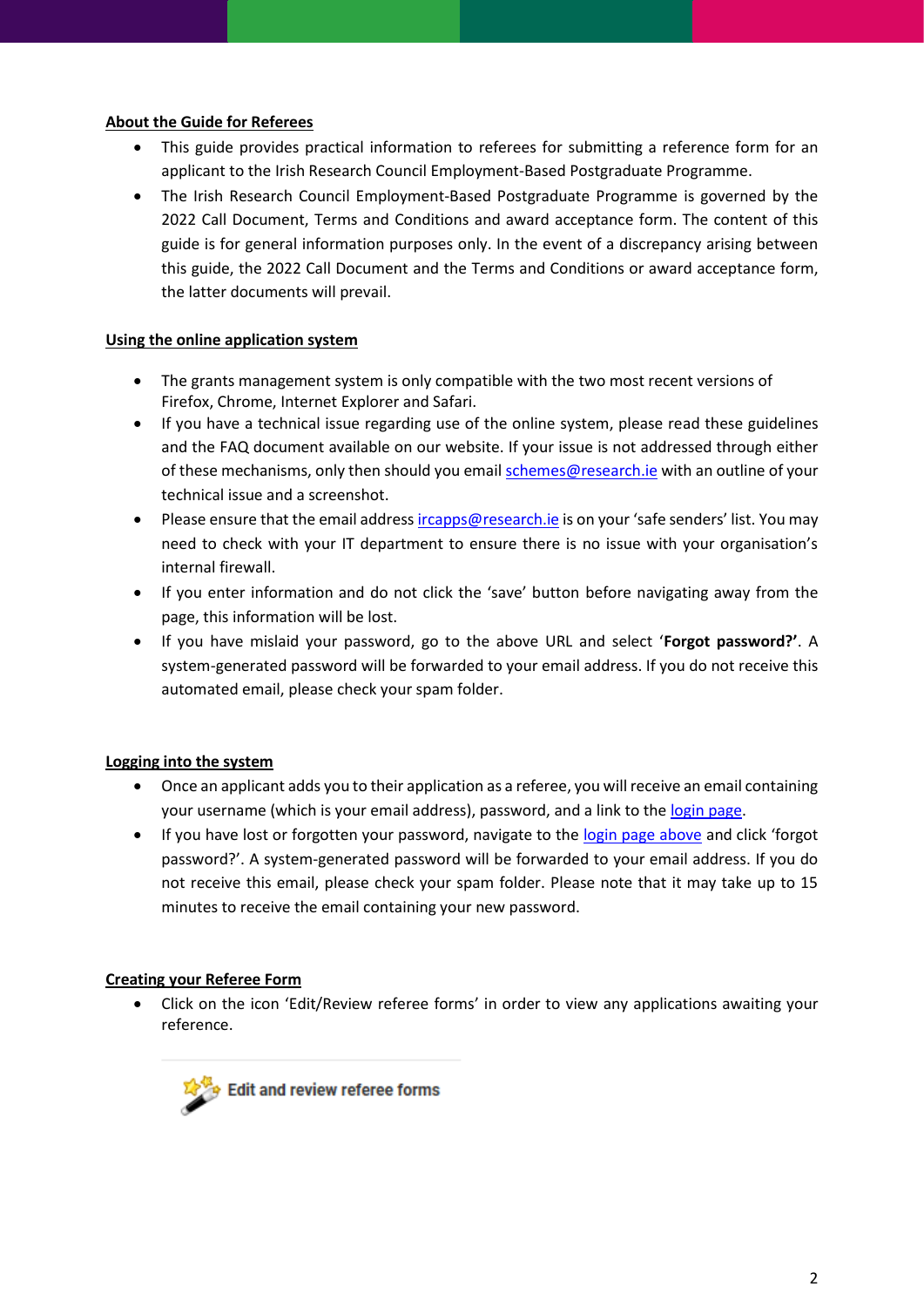#### **Editing the Referee Form**

• On clicking 'Create', the reference form will open in edit mode.

#### **Referee Form**

| Owner:                                  | Fake referee1 Referee1                                                                                                                                                                                                                                                                                                                                                                                                                                                                                                                    |
|-----------------------------------------|-------------------------------------------------------------------------------------------------------------------------------------------------------------------------------------------------------------------------------------------------------------------------------------------------------------------------------------------------------------------------------------------------------------------------------------------------------------------------------------------------------------------------------------------|
|                                         | Please review the Guide for Referees available on our WEBSITE                                                                                                                                                                                                                                                                                                                                                                                                                                                                             |
|                                         | 1. You have been nominated as a referee for a Postgraduate Scholarship application<br>2. You can complete this reference form by completing the fields below and clicking to<br>3. If you don't want to complete the reference right now, you can save a draft by clicki<br>4. You can find out more about Irish Research Council by visiting our WEBSITE.<br>5. Should you experience any technical issues please contact us by sending an email<br>6. Please remember that the deadline for submission of this reference form is by the |
| Referee form:                           | <b>View Form</b>                                                                                                                                                                                                                                                                                                                                                                                                                                                                                                                          |
| * Form in Irish?:                       | ) Yes                                                                                                                                                                                                                                                                                                                                                                                                                                                                                                                                     |
| <b>English translation:</b>             | ∩ No<br>I.                                                                                                                                                                                                                                                                                                                                                                                                                                                                                                                                |
| $\blacksquare$ Applicant details        |                                                                                                                                                                                                                                                                                                                                                                                                                                                                                                                                           |
| Applicant's name:                       | Fake Applicant 1                                                                                                                                                                                                                                                                                                                                                                                                                                                                                                                          |
| Project title:                          | title                                                                                                                                                                                                                                                                                                                                                                                                                                                                                                                                     |
| <b>Higher education</b><br>institution: | <b>Test University</b>                                                                                                                                                                                                                                                                                                                                                                                                                                                                                                                    |
| Referee details                         |                                                                                                                                                                                                                                                                                                                                                                                                                                                                                                                                           |
|                                         |                                                                                                                                                                                                                                                                                                                                                                                                                                                                                                                                           |

- Note: The screenshot above is just an example of the sections that are required and does not include all the sections that need to be filled out. Please scroll the page to see all questions.
- You can then complete your reference. This reference is an essential element of the application. Your data can be saved by clicking on the '**Save Draft'** button at the bottom of the screen. Do not click away to another tab or desktop until information has been saved, as you may lose information otherwise.



• Before submitting your reference, you can access and edit your form as many times as you wish by logging in and clicking Edit below the chosen application.